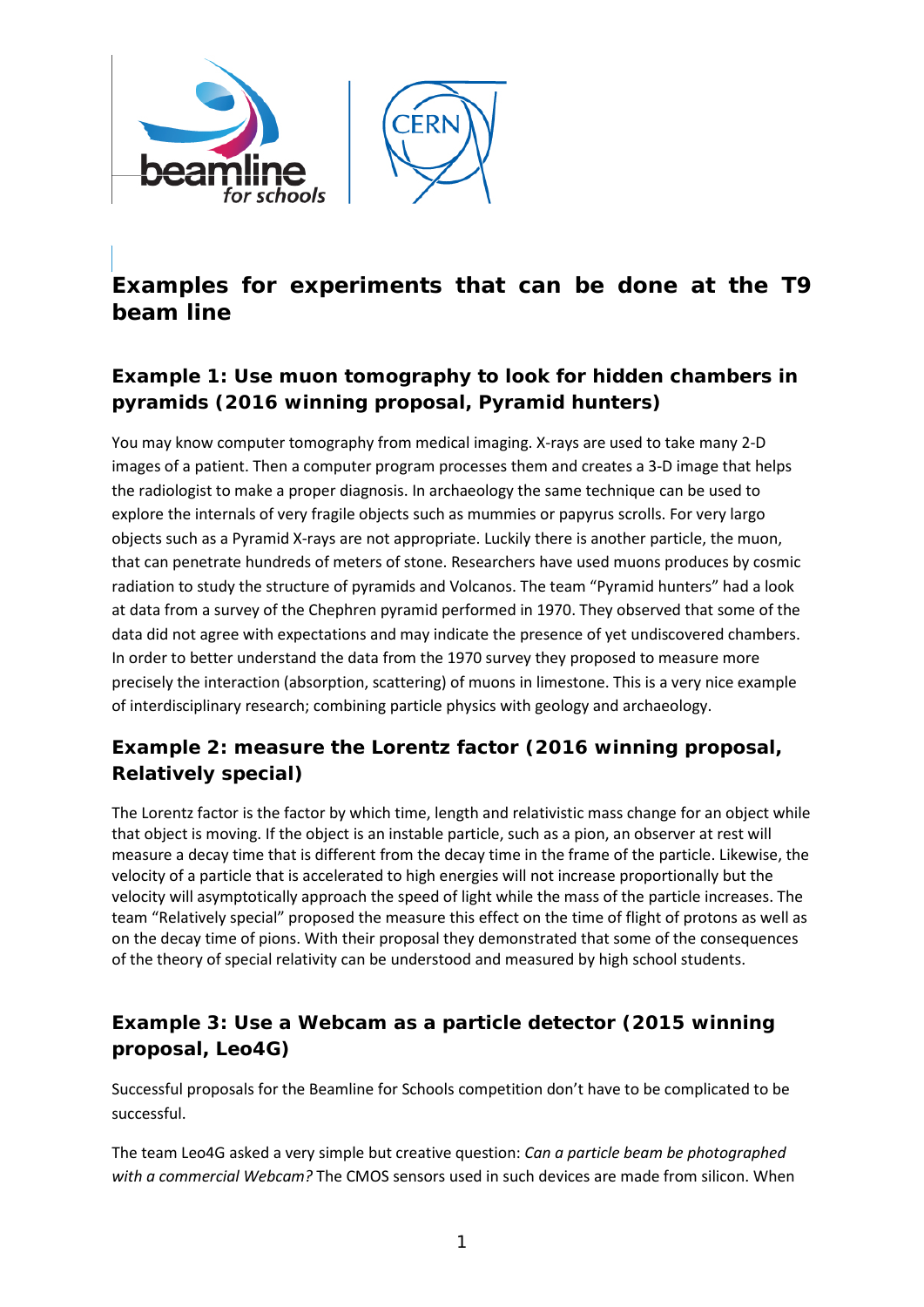

charged particles cross the image sensor they will ionize the silicon and these charges may be large enough to be detected by the sensor. If a Webcam indeed is able to detect particles if could be used as a low cost detector, for example to observe cosmic radiation in the classroom.

## **Example 4: Pion decay (2015 winning proposal, Accelerating Africa)**

High energetic gamma radiation is a very important tool for many applications in nuclear research but hard two produce. It can be generated by injecting particle beams into magnetic undulators but this requires expensive and complicated devices.

It has been suggested that a crystalline undulator (for example a carbon crystal with boronated layers) could be used to produce "light" in the gamma-ray regime. The team placed their crystal into the beam and tried to align the lattice to the axis of the beam. Behind the crystal, charged particles in the beam were deflected with a magnet while the gamma rays produced in the crystal were detected by calorimeter. The Cherenkov detectors were used to identify positrons (as they were believed to produce the most gamma rays) and a scintillator was used as a trigger.

## **Example 5: Pion decay (2014 winning proposal, Odysseus' Comrades)**

The primary PS proton beam hits a target and produces pions. These pions can decay in muons or, with a much lower probability, into electrons. The experiment tries to measure the relative probability for a pion to decay into a muon or electron. It used the Cherenkov counters to identify the pions. The delay wire chambers provided tracking information and the calorimeter measured the energy of the decay electron. Finally the scintillators and halo counters were used as input to the trigger (e.g. to identify muons).

## **Example 6: Characterisation of a home-made calorimeter (2014 winning proposal, Dominicus College)**

The team grew at their school crystals from PH2PO4. For that they had a couple of small containers with saturated solution of PH2PO4 powder in water and put a very small PH2PO4 crystal in this solution. Then they waited and every day rinsed the crystals and containers with water and put new saturated solution in it and put the crystal back. The crystals grew slowly (ideally about 1 cm a week). Once the crystals were ready they mounted them in plastic tubes and connected them to the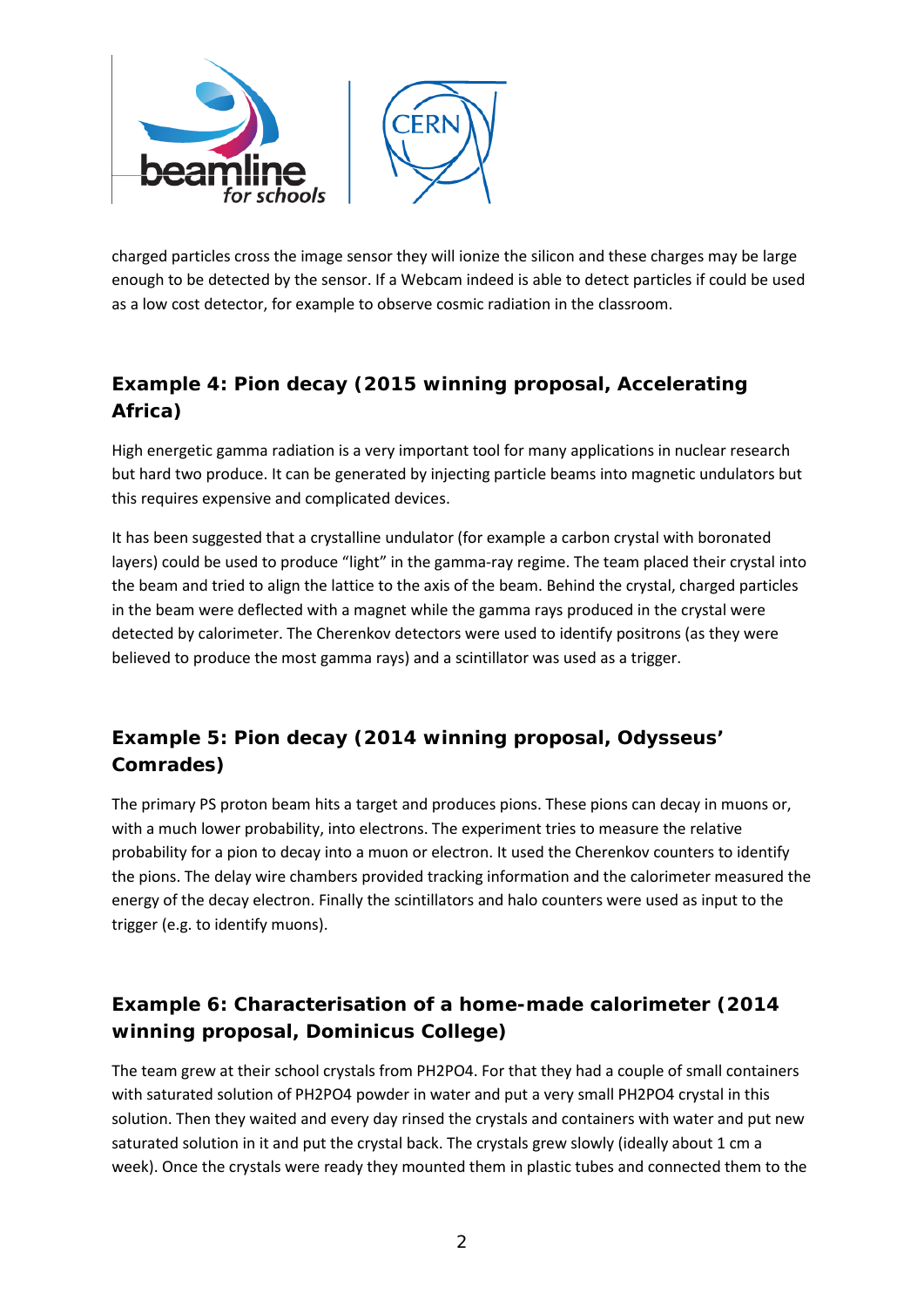

photomultiplier tubes (PMTs). The PMTs were connected to a high voltage power supply and to an oscilloscope. When a particle hit the crystals the oscilloscope showed a signal. At CERN they placed their calorimeters into the beam. The beam particles were identified and tracked by the other detectors (Cherenkov, scintillator, DWC). That allowed the team to study the response of their calorimeters to known particles. They could show that their calorimeters are able to differentiate between electrons and muons and that they can measure the energy left by these particles with good accuracy.

#### **Example 7: Measure the particle composition of the beam line at various beam momenta**



The incoming 24 GeV/c primary proton beam from the PS impinges on a target. The collisions of the protons with the target nuclei provide a variety of particles. The T9 secondary beam line is set up to select the particles of various momenta, between 0.5 and 10 GeV/c. This selection is based on the deflection in the bending magnets (Bends 1-3) and the collimator, and is further refined by quadrupole lenses.

All particles arriving in the experimental area are counted by two scintillators, SCINT 1 and 2, and their directions are measured with two delay wire chambers DWC<sub>1</sub> and 2.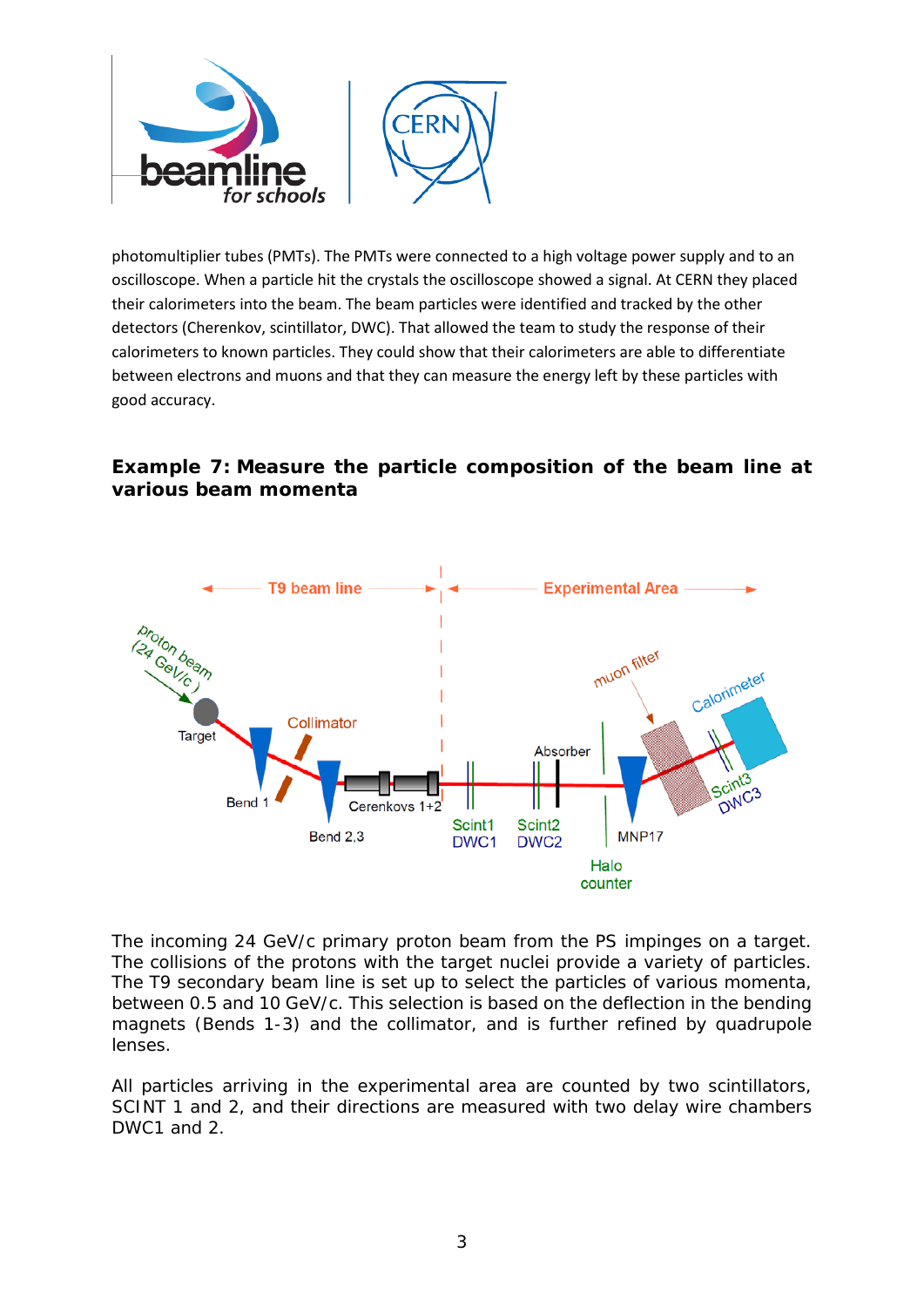

Two Cherenkov counters, installed at the beam entrance into the experimental area allow a first particle identification, as they only give a light signal in case the particle velocity is above a certain adjustable threshold, i.e. if the particle mass is below a set value.

A second information can be obtained using a lead absorber that is inserted into the beam. Electrons will lose a large amount of their energy in the lead whereas most of the hadrons cross the absorber essentially unobstructed. The particles that have interacted or undergone hard scattering in the absorber are flagged with a halo counter.

A magnetic spectrometer is installed inside the T9 experimental zone and it consists of the large aperture MNP17 dipole magnet, another delay wire chamber DWC 3 and the scintillator SCINT 3. With this equipment one can analyze the momentum of the particles emerging from the absorber and count the ones that still have the initial momentum (i.e. the hadrons).

Another redundant measurement is provided with an electromagnetic calorimeter. This allows measuring the energy correctly for electrons, but gives a much lower response for the other particles in the beam. This detector thus allows measuring the electron content in the beam when the absorber is removed.

Finally, a muon filter in the form of a massive iron block can be installed on the beam line, just downstream of the MNP17 magnet. All particles except the muons in the beam are absorbed in the Iron. The count rate in Scint3 will thus be a measurement of the muon content of the beam.

#### **Example 8: Measure the Bragg peak**

Particle accelerators are used in modern cancer treatment to destroy the tumour with a beam of hadrons (e.g. protons). The energy of these beams has to be adjusted to the location of the tumour, so as little healthy tissue as possible is damaged. Use the beam line to compare the energy deposited by different particles in varying thicknesses of water. Please note that it is not possible to expose any organic material to the beam.

#### **Example 9: Measure beam absorption properties of materials**

Find out how many hadrons and electrons survive different materials! Some particles travel through matter and loose only little of their energy and speed, while others are absorbed completely. Please note: Only inorganic materials can be tested at T9.